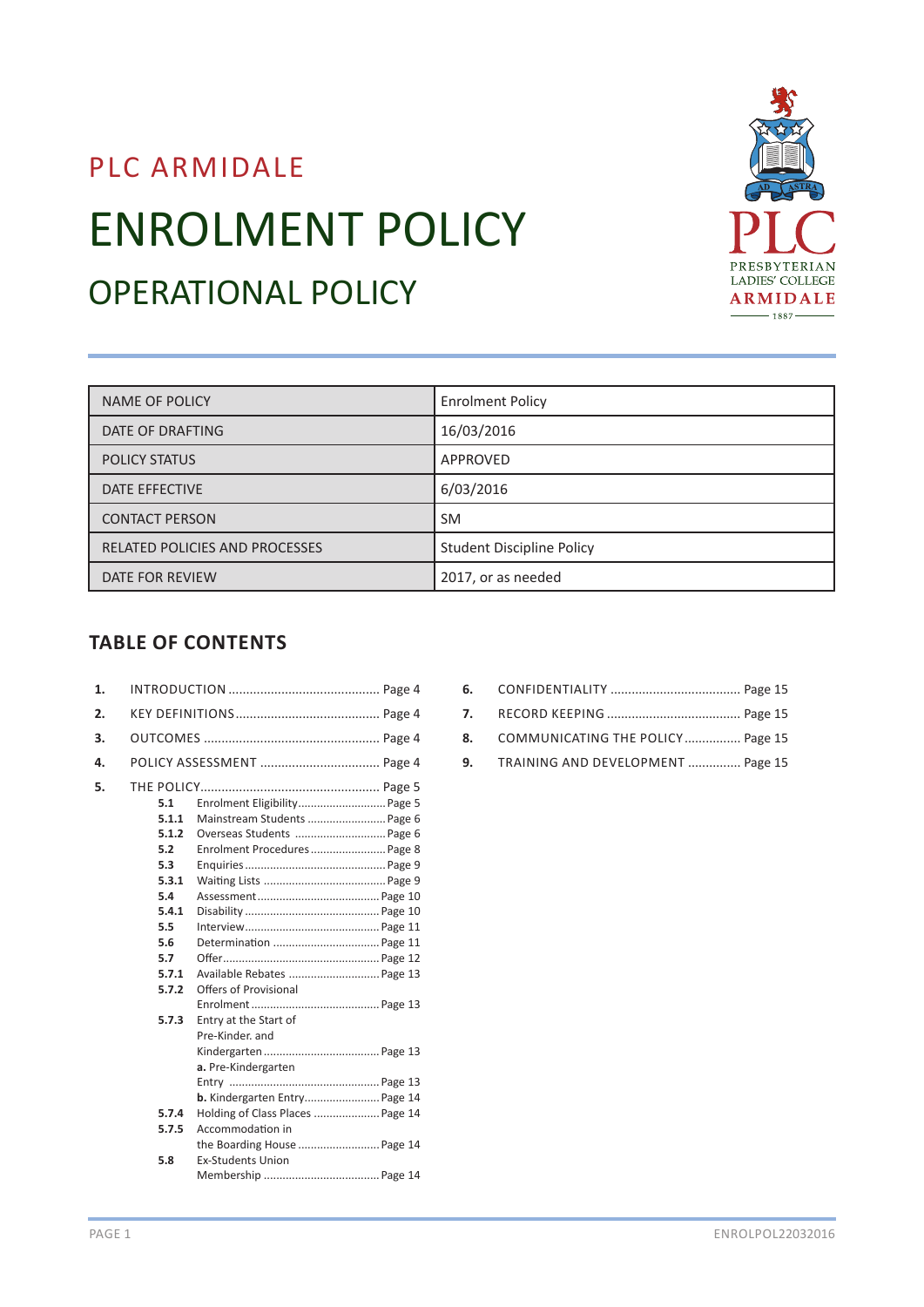# **1. INTRODUCTION**

 The Presbyterian Ladies College, Armidale is a school for students from Pre-Kindergarten (four years old) to Year 12, with boarding for students in Years 5-12. The College offers a broad curriculum to students from a diverse range of backgrounds. PLC Armidale aims to educate young women from the basis of a Christian world view to make a difference in a rapidly changing global society.

# **2. KEY DEFINITIONS**

Throughout this policy, unless the context requires otherwise:

a. **'parents'** includes legal guardians or any other person who has applied to have a student entered on the waiting list or enrolled at the College and, where the student has only one parent, means that parent.

b. **'disability'**, in relation to a student, is that as defined in the *Disability Discrimination Act (Cth) 1992*

# **3. OUTCOMES**

 The policy will provide guidance to all staff involved in the College's enrolment process to ensure that their practice leads to compliance with all relevant College policies and government legislation.

# **4. POLICY ASSESSMENT**

 This policy and its procedures will be assessed at regular review to determine its effectiveness. This will be determined in part by solicited feedback from random parents on a periodic basis and from any unsolicited feedback from parents.

# **5. THE POLICY**

This policy gives guidance to those within the College community and to those who would join it concerning enrolment criteria and procedures. While the policy is as comprehensive as possible, there will inevitably be some situations which are not specifically covered. In such instances, it is the Principal's responsibility to decide the appropriate course to take in the circumstances.

 Three different types of enrolment are possible:

- a. as a student in the mainstream, or
- b. as a student from overseas

## **Relevant Legislation**

*Disability Discrimination Act 1992 (Cth) Disability Standards for Education (Cth) 2005 Race Discrimination Act 1975 (Cth) Anti-Discrimination Act 1997 (NSW)*

These Acts make it unlawful to discriminate against a person by refusing to enrol them at the College on the grounds of their disability or race. The College is committed to fulfilling its obligations under the law in this Enrolment Policy.

## **5.1 ENROLMENT ELIGIBILITY**

#### **5.1.1 Mainstream Students**

Mainstream students are those who are not eligible to enrol as overseas students. Students applying for enrolment into the mainstream who have a language background other than English and whose English language skills may not be sufficient as a medium for learning may be required to be assessed by the ESL (English as a second language) department of the College prior to entry to the College.

## **5.1.2 Overseas Students**

Overseas students are students who are not Australian residents. If an overseas student is studying overseas in non-English speaking countries in a school where English is not the language of learning, to be eligible to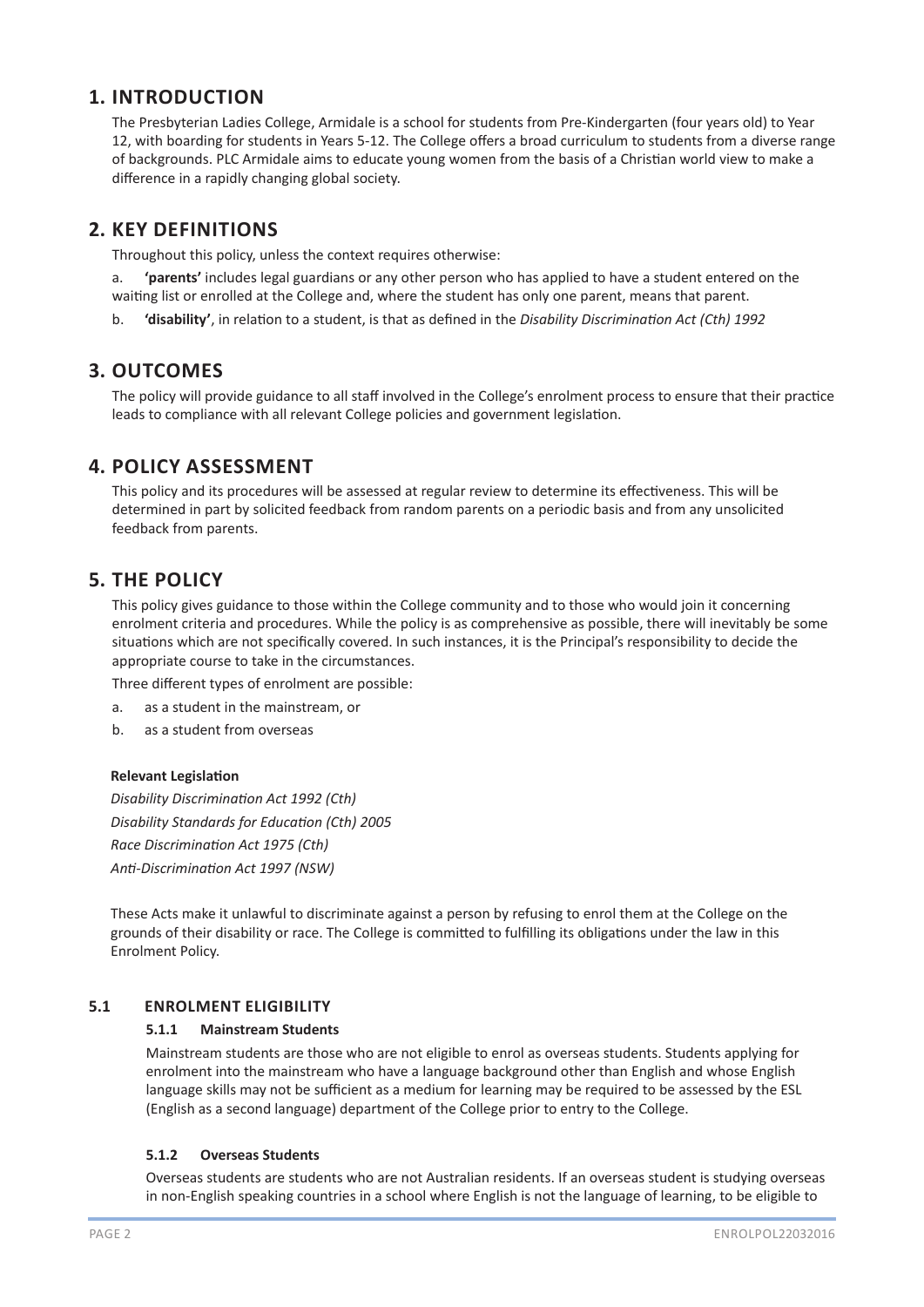apply for enrolment at PLC Armidale, the student must demonstrate competency on the Australian Education Assessment Services (AEAS) test including the written section. The College will determine the student's English level suitability for enrolment to the College.

Students may have their enrolment made conditional on achieving a satisfactory English level in a given time period.

Once enrolled, overseas students undertake the mainstream program of study. Some overseas students may be required to undertake an ESL elective in Years 7-10 in order to continue the development of their English language skills.

## **5.2 ENROLMENT PROCEDURES**

Enrolment procedures for all students is as follows:

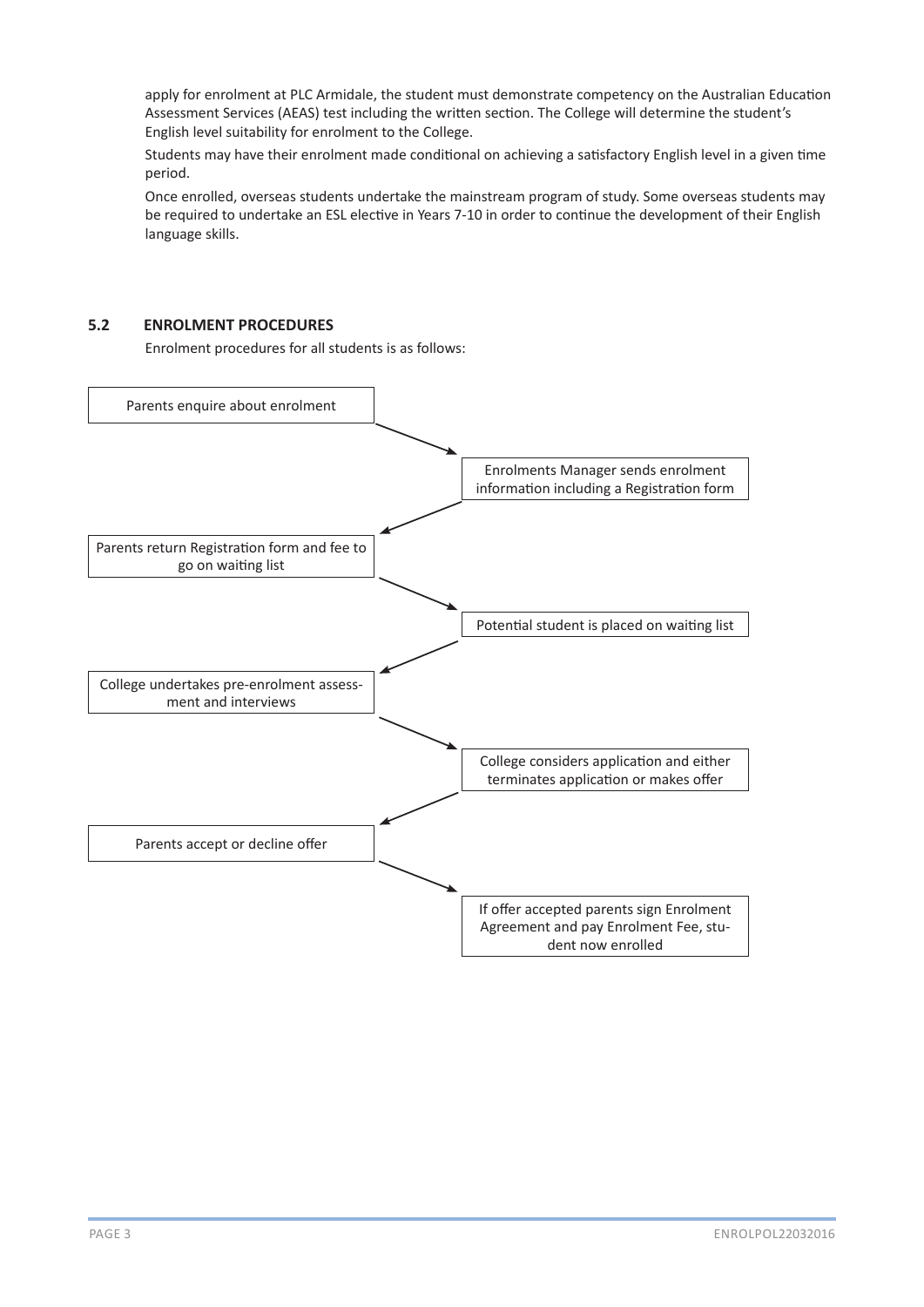## **5.3 ENQUIRIES**

The Enrolments Manager will ensure everyone enquiring about enrolment has the details of the procedure including a Prospectus which includes:

- a. the current Conditions of Enrolment
- b. the most recent Fee Schedule
- c. a Registration Form for inclusion on the waiting list which includes fee payment details

The Enrolments Manager will direct everyone enquiring about enrolment to this Enrolment Policy located on the College's website.

### **5.3.1 Waiting Lists**

The Principal, through the Enrolments Manager, is responsible for the maintenance of waiting lists for entry to the College. Placement on the waiting list does not guarantee an offer of enrolment.

Entrance may be accommodated at any time throughout the school year depending on circumstances.

Names of students will be entered on the appropriate waiting list when their parents or a parent:

- a. return the Registration Form, including a copy of the student's birth certificate, for inclusion on the waiting list
- b. pay a non-refundable Application Fee

In addition, an application for an overseas student must also include:

- a. a copy of the biographical page of their passport
- b. the AEAS Test Report of English competency
- c. a copy of their Visa documentation if the student is currently in Australia on a Visa

Failure to provide all required information may result in the College declining to enter the student's name on the appropriate waiting list or delaying such entry, and may also result in the College declining or delaying the student's enrolment.

#### **5.4 ASSESSMENT**

The College will undertake an assessment process at some time decided by the College after a student's name has been entered on the waiting lists. As part of the assessment process, the College may ask the parents to provide more information about their daughter.

Any assessments or reports required from non-school personnel will be at the parents' expense.

In considering all prospective enrolments, the College may ask parents to authorise the Principal or her delegate to contact:

- a. the Principal of their daughter's previous school to obtain or confirm information pertaining to their daughter or her enrolment
- b. any medical or other personnel considered significant for providing information pertaining to the needs of their daughter.

Where information obtained by the College suggests:

- a. a profile of misconduct, illegal activities or anti-social behaviours that indicate that the student's enrolment at the College is likely to be detrimental to other students, the staff or the College, or
- b. the parents may not be able to meet the financial commitment required by having a student at the College, or
- c. the level of English language is not adequate to undertake the rigours expected by the College

notwithstanding that the student be the sibling of a current student, the Principal may decline to proceed any further with the enrolment process.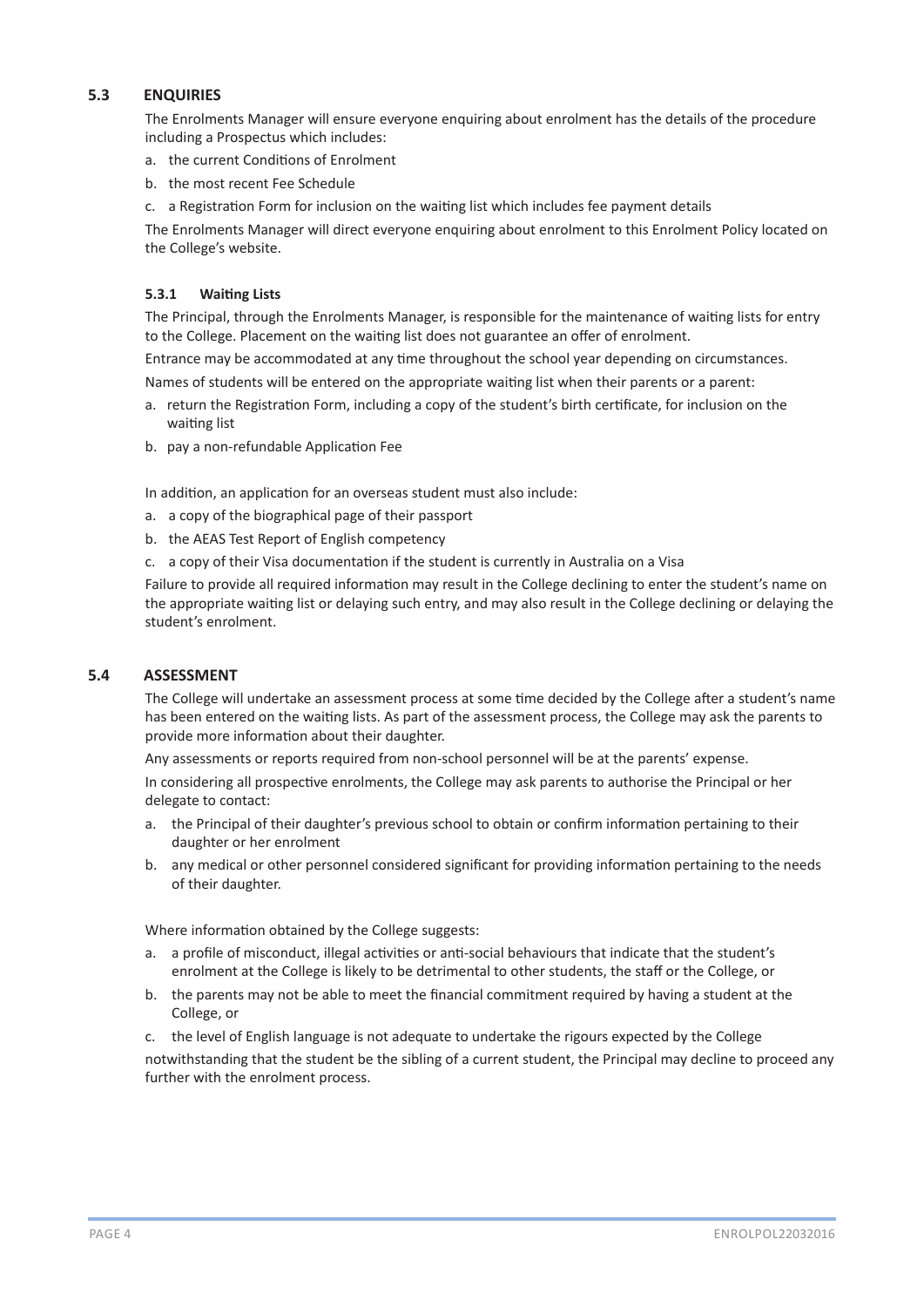### **5.4.1 Disability**

Where a student has declared education support needs, or a disability, or other information has come to light indicating a possible need for education support services, or for some measures or actions to assist the student to participate in the College's courses or programs or to use the College's facilities or services, the College will make an initial assessment of the student's needs. This will include consultation with the student or her parents as part of the collaborative planning process. The Principal may:

- a. require the parents to provide medical, psychological or other reports from specialists outside the College.
- b. obtain an independent disability assessment of the student

Where information obtained by the College indicates that the student has a disability, the Principal will seek to identify the exact nature of the student's needs and the strategies required to address them. Having obtained this information, the Principal will determine whether the student, if enrolled, would require some measures or actions to assist the student to participate in the College's courses or programs or to use the College's facilities or services that are not required by students who do not have the student's disability. Where the Principal determines that the student would require some such measures or actions, the Principal will seek to identify whether those measures or actions required are reasonable in that they balance the interests of all parties affected. In assessing whether a particular measure or action for a particular student is reasonable, the Principal will comply with the standards outlined in the *Disability Standards for Education (Cth) 2005*

Where the Principal determines that the enrolment of the student would require the College to take unreasonable measures or actions to ensure that the student is able to participate in the College's courses or programs, or to use the College's facilities and services, on the same basis as a student without a disability, or would cause unjustifiable hardship, the Principal may decline the offer of a position.

#### **5.5 INTERVIEW**

The College may in its discretion invite the student and the parents of the student to attend an interview at the College with the Principal or a member of staff appointed by the Principal. At the interview, among other things, the College's representative will:

- a. inform the parents of their responsibility to the College in relation to fees and will ascertain their ability to afford the current fees
- b. seek to establish that the expectations and commitments of the parents are consistent with the vision, values, goals, policies and resources of the College
- c. advise the parents of primary school students of the provision of Out of School Hours Care Service at PLC Armidale, its schedule and its proposed fees

#### **5.6 DETERMINATION**

The College reserves the right not to offer any student a place at the College or to defer the offer of a place to any student at its discretion but particularly when the parents, having been aware of their daughter's specific educational needs, decline to declare those needs or to withhold relevant information pertaining to their daughter.

The College also reserves the right to terminate an enrolment where the parents have not declared or have withheld known information pertaining to their daughter's needs.

When determining the offer of a place at the College, the College gives preference to:

- a. scholarship winners
- b. sisters of students already at the College
- c. daughters or granddaughters of former students of the College
- d. boarders
- e. daughters of ministers of recognised protestant churches

The College also considers:

- a. a student's willingness and ability to contribute to the wider life of the College
- b. evidence of good leadership and good character
- c. evidence of a place at a similar independent school elsewhere in Australia if a family relocates from interstate
- d. the date of lodgement of the Registration Form for inclusion on the waiting list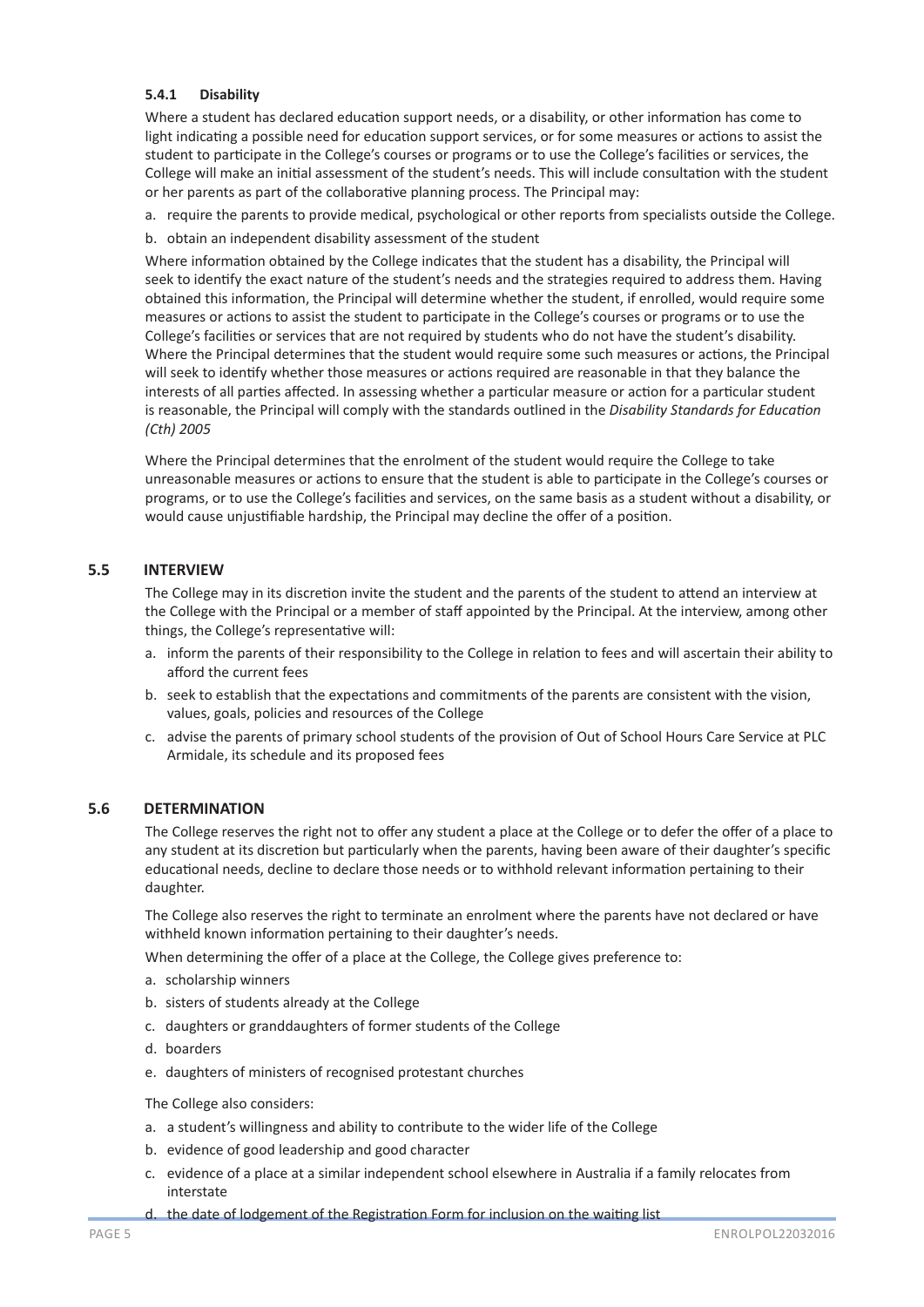# **5.7 OFFER**

At the satisfactory conclusion of the assessment process, the College may make an offer to the parents to enrol the student via a Letter of Offer. Parents will receive the College's current Enrolment Agreement.

To accept the offer, the parents must, within 14 days of receiving it, deliver to the College:

- f. the signed Enrolment Agreement which includes acceptance by the parents of the then current terms and conditions of enrolment
- g. the non-refundable Enrolment Fee

When the parents provide the completed Agreement and payment their daughter is enrolled.

Failure to reply within the required time may result in the position being re-offered where other students are waiting for entry to the College.

The Enrolment Fee is additional to tuition and other fees.

After enrolment, and in the year prior to entry, parents will be required to complete the Medical Information Form and the Enrolment Form which includes data required for government compliance.

While ever the strategic alliance exists between PLC Sydney and PLC Armidale, enrolments are able to be transferred from one school to the other without payment of the Registration and Enrolment Fees which would normally apply. Such transfer is subject to a place being available both in the year group and in appropriate courses.

## **5.7.1 Available rebates**

The following rebates apply, at the discretion of the Principal:

- h. in cases where two or more sisters of the same family are attending at the same time then the oldest student will attract full fees; the second student will attract a 10% rebate on Tuition fees, and subsequent students will attract a 25% rebate on Tuition fees for each child.
- i. daughters of College staff are eligible for a rebate on Tuition fees
- j. daughters of full time Presbyterian ministers are eligible for a rebate on Tuition fees; the church of the Presbyterian minister must be one recognised by the Presbyterian Church (New South Wales) Property **Trust**
- k. daughters of full time ministers of other recognised Protestant churches are eligible for a rebate on Tuition fees; recognition of the church is at the discretion of the Principal

## **5.7.2 Offers for Provisional Enrolment**

Where circumstances give rise to uncertainty on the part of the Principal, a provisional enrolment may be offered for a student for a set period of time.

Conditions applying to such provisional enrolment will be set out in writing. In these cases, either the parents or the Principal may terminate the enrolment with seven days' notice. In such circumstances, enrolment deposits will be refunded and fees will be adjusted to cover the period of enrolment only. No penalties will apply.

This provision may not be applied in the case of students with a disability.

## **5.7.3 Entry at the Start of Pre-Kindergarten and Kindergarten**

## **a. Pre-Kindergarten**

Girls whose 4th birthday falls on or before 31 July of the proposed year of entry, are eligible to commence Pre-Kindergarten.

If parents have already indicated specific learning needs, an assessment process may be required.

In respect of any prospective enrolment, the College reserves the right to have members of its staff visit the student's preschool, early intervention centre or (with the parents' agreement) the home, to more accurately assess the learning needs of the student.

For Pre-Kindergarten students the Enrolment Fee will be required after the successful assessment has taken place.

## **b. Kindergarten**

Girls whose 5th birthday falls on or before 31 July of the proposed year of entry, are eligible to commence Kindergarten.

All Kindergarten applicants are assessed for class placement in the year prior to entry.